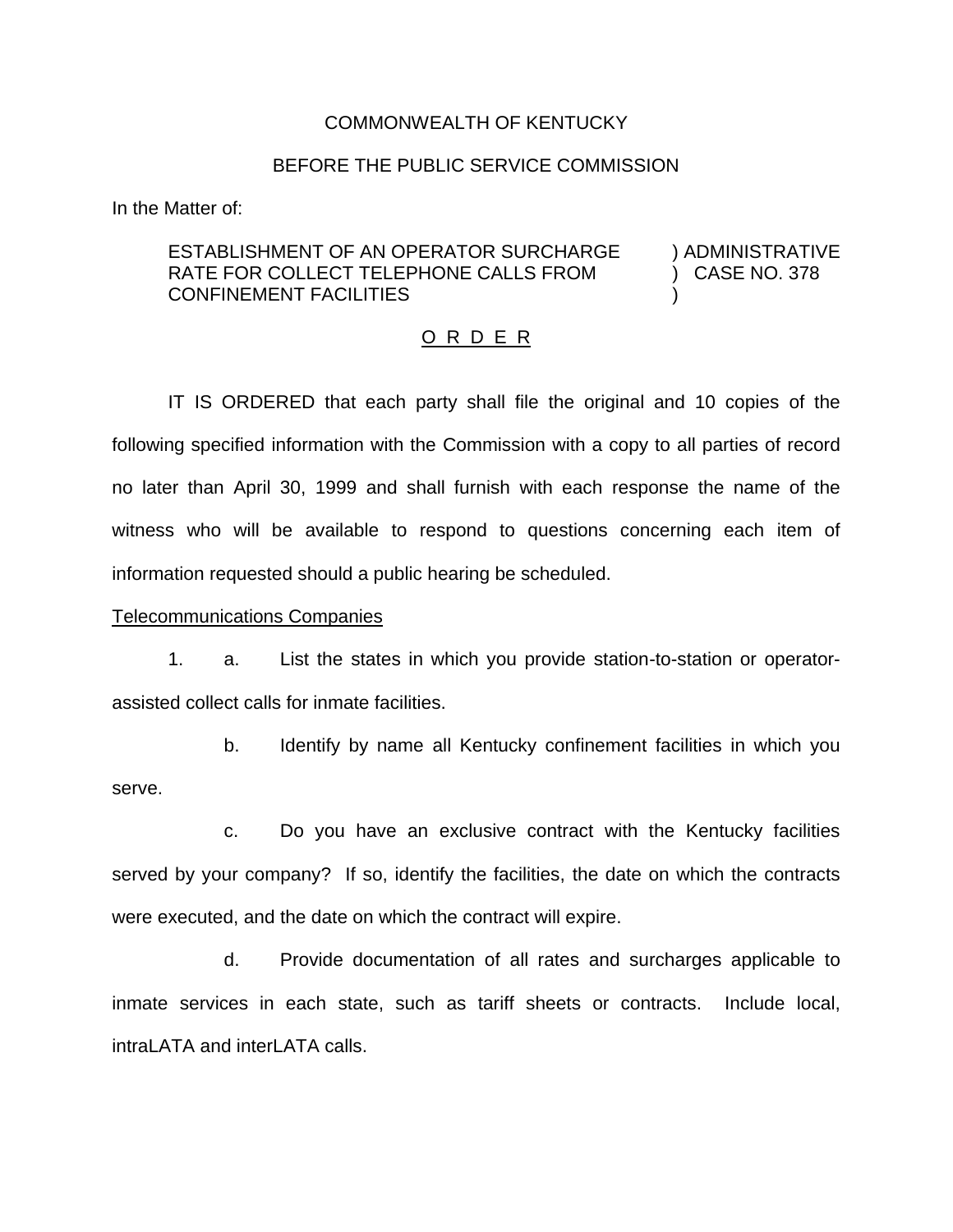e. What are your current rates (both surcharges and per minute) for inmate and non-inmate collect calls in Kentucky?

f. What were your Kentucky rates for inmate and non-inmate calls 2 years ago, 5 years ago, and 10 years ago?

2. a. Is it feasible to limit the application of the surcharge to once in a 24 hour period and bill subsequent calls within that 24 hour period on a per-minute basis only? Explain your response.

b. What other alternatives do you propose for eliminating high telephone bills for recipients of inmate calls?

3. If a commission is paid to the inmate facility, how do you calculate the amount of the commission or percentage of revenue you return to the inmate facility?

4. Is a commission required by all inmate facilities?

5. Are you aware of any contracts between inmate facilities and other phone service providers that do not require a commission payment?

6. If a commission were not required to be paid to an inmate facility, how would you arrive at your bid for providing the service?

7. Does your company provide different services to inmate facilities with which it has contracts?

8. If there are different services offered, provide a list of the service features that are available for each level and the rates and equipment associated with each service.

-2-